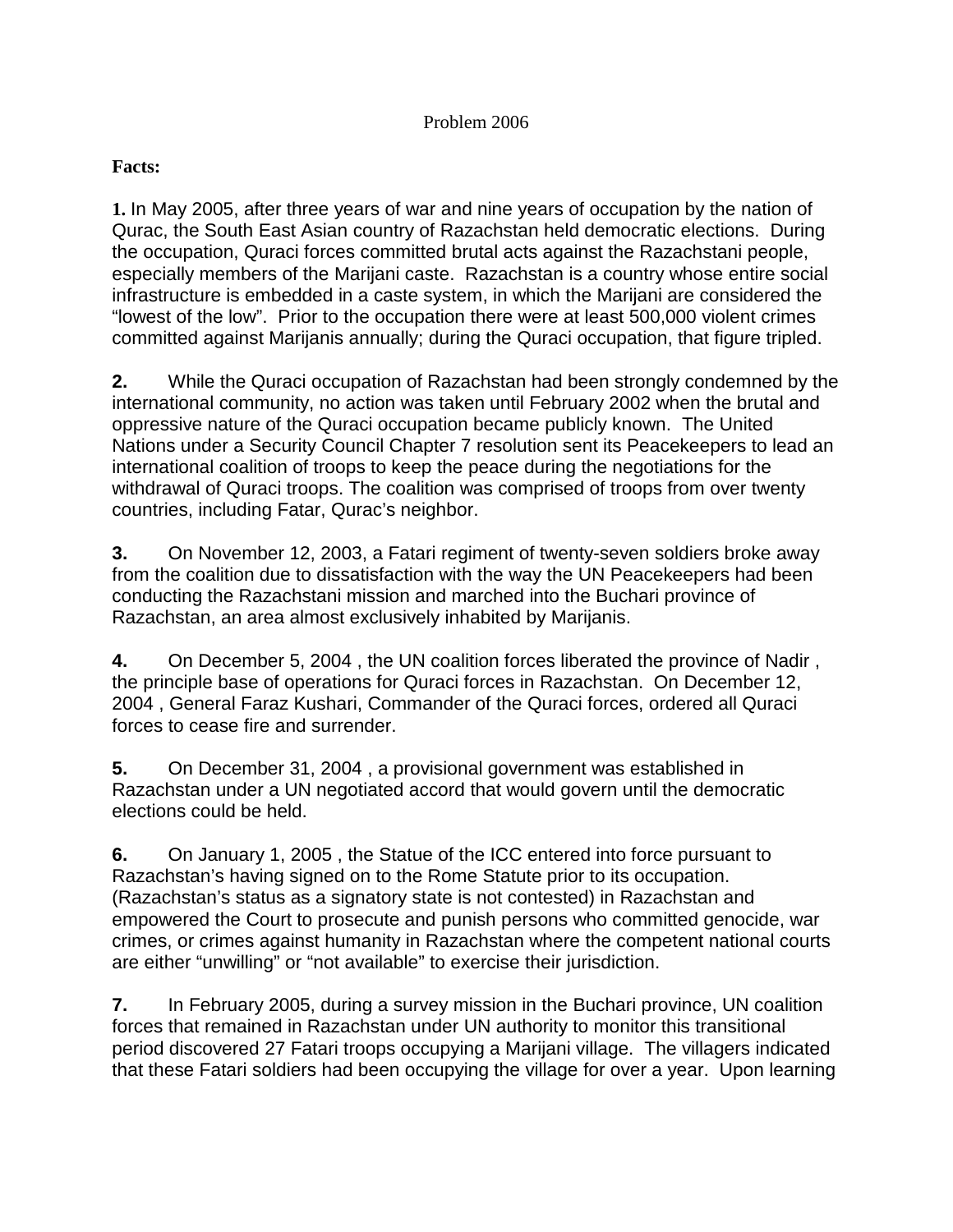that the Fatari soldiers had killed 9 men, raped and mutilated 17 women, and tortured several villagers, the coalition forces immediately arrested the Fatari troops.

**8.** Some members of the Razachstani provisional government wanted to execute the captured Fatari troops immediately. They were angry that some of their "liberators" had perpetuated such horrors. Khalid Faraz, a member of the interim provisional government and leading candidate for Prime Minister in the upcoming elections, expressed his anger and desire to see the Fatari soldiers tried in Razachstan. However, other members of the provisional government did not consider the soldiers' crimes so heinous as to warrant execution, especially as the victims had only been Marijanis, a group traditionally treated as second-class citizens in Razachstan. After repeated attempts to contact the Fatari government about the status of these soldiers it was decided that the Fatari government had no intent to exert jurisdiction over these soldiers. During meetings with the provisional government, UN representatives suggested that as a signatory state and because it would be quite some time before Razachstan would have the ability to properly try the Fatari soldiers, they should be tried in the ICC at The Hague . After much discussion and debate within the provisional government, the Fatari soldiers were turned over to the ICC in April 2005.

**9.** In May 2005, after an initial investigation, the ICC based upon the jurisdiction of crimes arising in an international conflict in the territory of a signatory state, charged the Fatari military officers with:

- (i) Crimes against humanity of murder  $(A$ rticle  $7(1)(a)$ ;
- (ii) War crimes of willful killing  $(A$ rticle  $8(2)(a)(i)$ ;
- (iii) War crimes of attacking civilians  $(A$ rticle  $8(2)(b)(i)$  or  $8(2)(e)(i)$ ;
- (iv) War crimes of excessive incidental death, injury or damage (Article  $8(2)(b)(iv)$ ;
- (v) War crimes of murder (Article 8(2) c (i)-1).

**10.** In early July 2005, shortly after he had been elected Prime Minister, Khalid Faraz, held meetings with ICC prosecutors requesting the immediate return of the Fatari soldiers to Razachstan for trial. Prime Minister Faraz indicated that Razachstan now had a criminal court that could properly try soldiers for war crimes. Further, in an effort to allay the ICC Prosecutor's concerns, Prime Minister Faraz promised that should the soldiers be found guilty, they would not be executed. In late May 2005, representatives of the Razachstani government filed a petition with the ICC, challenging the ICC's jurisdiction.

**11.** Immediately after this, representatives of the Marijani Liberation Front (MLF), a pro Marijani organization, on behalf of the villagers, appeared before the ICC challenging the Prime Minister's petition. The MLF argued that because Marijanis are a